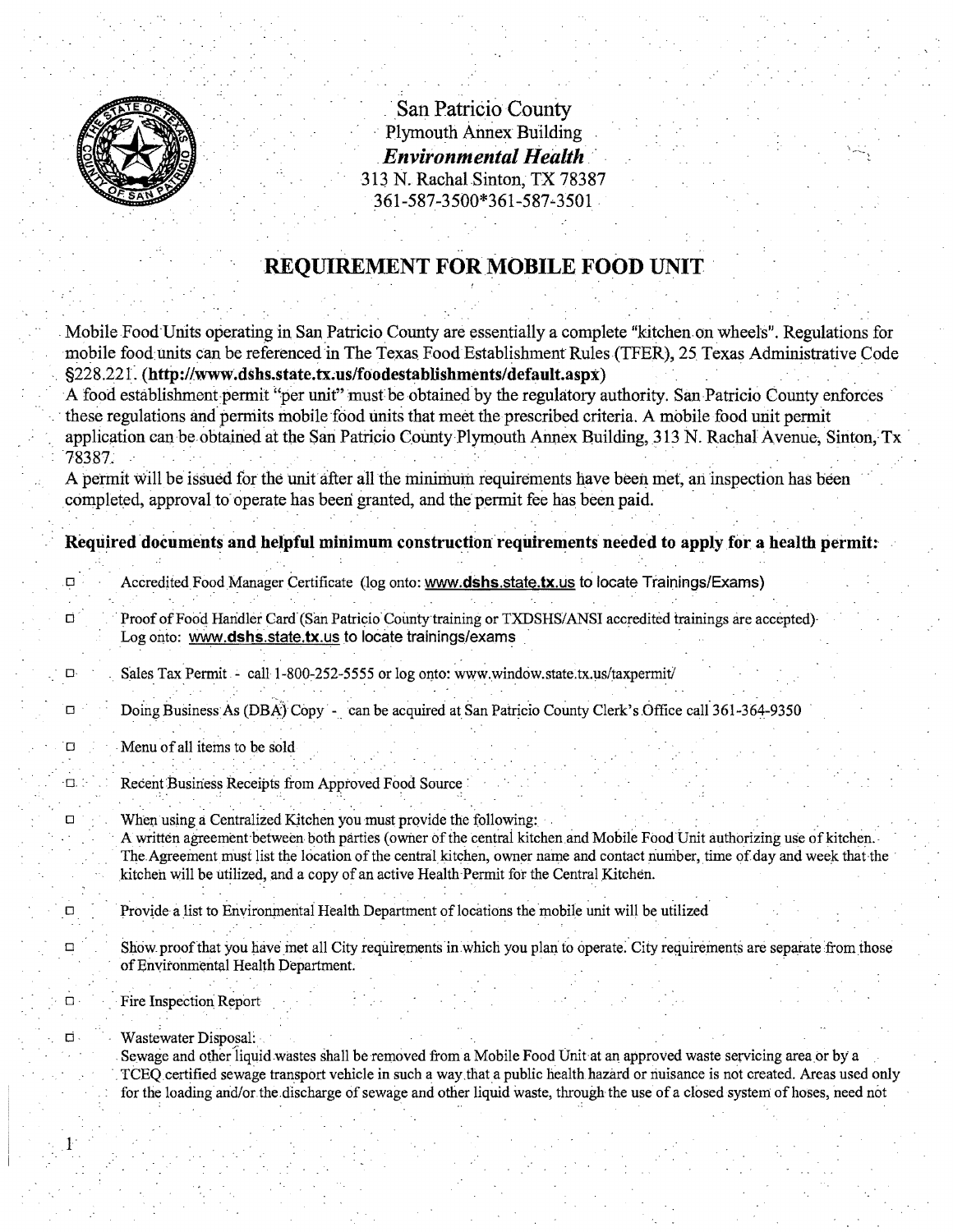## Self Help Check Off List

 $\tilde{v}$ 

 $\mathscr{D}$  ,  $\rightarrow$ 

Refer to 25 TAC, Chapter 228.221 (The Texas Food Establishment Rules) for all other questions regarding the rules governing a Mobile Unit.

- $\Box$  All freezing equipment must maintain a temperature of  $0^{\circ}$ F or below.
- $\Box$  All refrigeration equipment must maintain a temperature of 41°F or below. Equipment for hot holding (135 $\textdegree$ F) and cold holding (41 $\textdegree$ F) is maintaining Time/Temperature Control for Safety foods (TCS, i.e., raw meat, milk and dairy products) at required temperatures.
- $\Box$  Thermometers provided in all refrigeration units are holding a temperature of 41°F or below. Thermometers provided in all freezer units are holding a temperature of  $0^{\circ}$  F or below. Stem type cooking thermometers must be available and range from (0 to 220°F) for monitoring food temperatures.
- $\Box$  Food products are obtained from approved sources (i.e., local, inspected grocery stores, inspected manufacturers, etc.) and prepared in an approved/licensed facility.
- $\Box$  Only single service items (disposable cups, plates, etc.) may be used to serve the customer.
- $\Box$  If required a central preparation facility or other licensed fixed food establishment may be used for servicing unit. All food must be stored and prepared in this unit or in the central preparation facility. No food shall be stored or prepared in your home. A copy of inspection form is required from central preparation facility.
- $\Box$  Potable water distribution pipes or tubing are constructed and installed in accordance with public health and plumbing standards. Label potable water tank with "potable water" and label wastewater tank with "wastewater".
- $\Box$  Potable water inlet is equipped with a hose connection with a size of 19.1mm (3/4 inch) or less and a type that prevents its use for any other purpose. Potable water hose is to be used only to refill the potable water storage tank.
- $\Box$  Potable water must be from an approved source. Water may be tested prior to operating and then tested yearly. Submit a copy of the results to the health department. If the results are positive, chlorination and retesting will be required until a clean sample is provided.
- $\Box$  Hot and cold running water under pressure is provided to all sinks, unless only prepackaged food is sold.
- $\Box$  Three compartment sink provided for manual ware washing to wash rinse sanitize air dry. Sink compartments must be large and deep enough to submerge the largest equipment/utensil.
- $\Box$  Chemical test kits must be available. Sanitizer must meet manufacturer's directions.
- $\Box$  Unit must be readily movable and be able to drive/be pulled to Health Department for inspection.
- 2